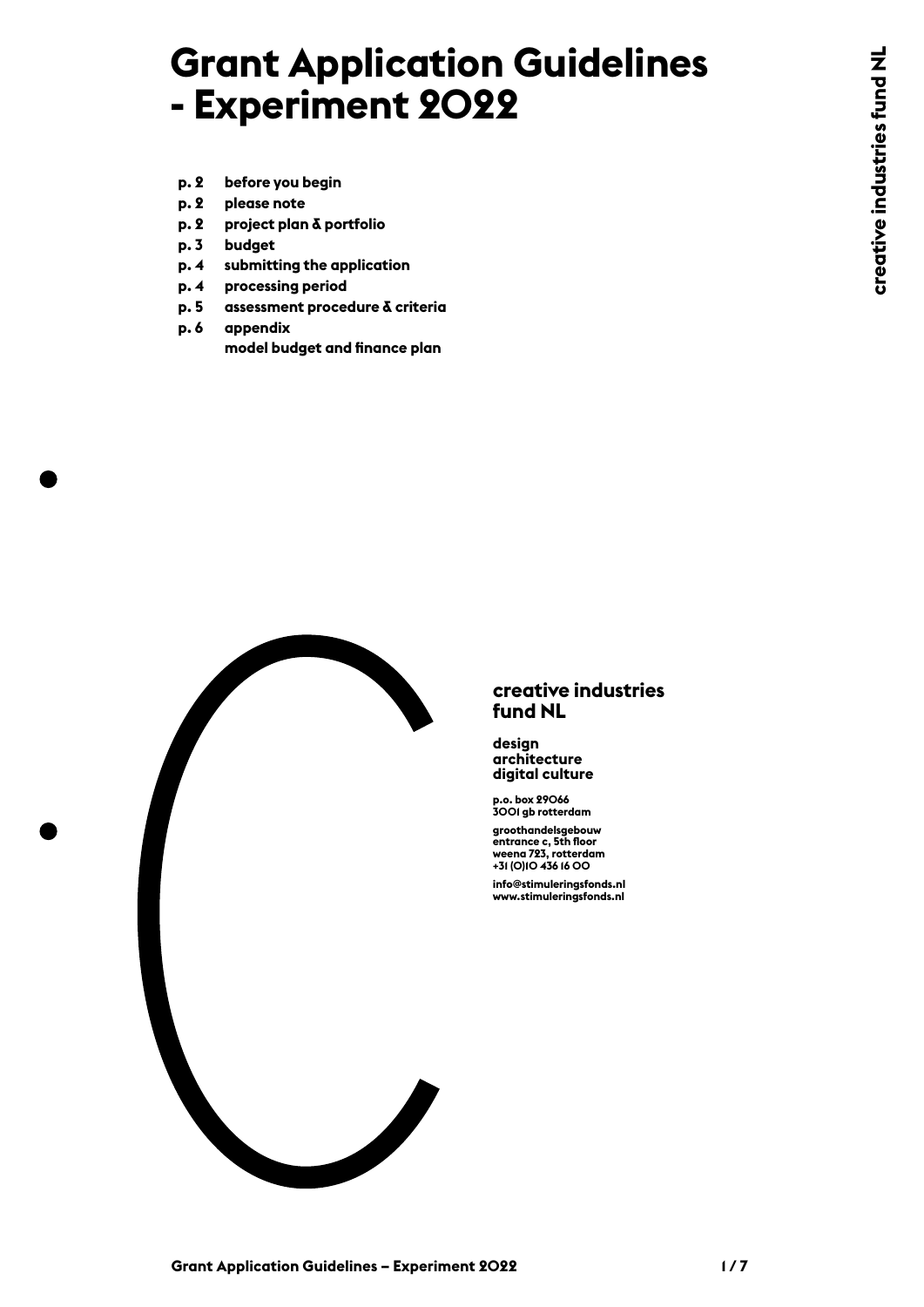**You want to submit an application to the Experiment Grant Scheme. These guidelines contain suggestions and tips to help you prepare your grant application to the Creative Industries Fund NL. Using these guidelines, you will be able to draw up as complete a project plan including a planning and budget as possible.**

# **before you begin**

**Before you draw up and submit your grant application, it is useful to know how it will be assessed. At least two Fund employees will assess your application based on the Experiment Grant Scheme. Make sure that you read the conditions, criteria and objectives set out in the Experiment Grant Scheme carefully. You can read more about the criteria in these guidelines. Also make sure that you read the grounds for rejection used in this grant scheme, to prevent later disappointment[.](https://content.stimuleringsfonds.nl/files/gra/i_003/deelregelingmeerjarigeprogrammas20182020.pdf/)**

### **please note**

- − Do not fill in the application form in the digital application environment until you have finished your project plan, planning and budget. The application form is used to collect information about you and your application for the Fund's grant administration and processing. You explain your project proposal in a brief summary. You can upload all appendices in PDF form. Do not upload more than the maximum number of pages, if indicated.
- − There is no deadline, but a period in which applications can be submitted at any time. Grant applications will be processed in the order of submission, so: first come, first served. Do not wait to submit until the last possible moment.
- − You need a personal account to submit your application. Create this account in good time. It takes one working day to activate a new account.
- − Applying for a grant can be complicated, so always allow sufficient time to write your application.

# **project plan & portfolio**

The project plan including a planning is the cornerstone of your application. In it you describe the form and content of your project as clearly as possible. You can do this in text and images and determine the text-to-image ratio yourself.

Make sure that at least the following elements are covered in your project plan:

- − Project content: give as clear a description as possible of the content of your experiment/research, and specify in particular the problem definition and the issue in question;
- − Reason: describe the intrinsic and artistic principles of your proposal;
- − Personal motivation: explain why your project is relevant to your development;
- − Positioning: place your proposal within current design practice. How does your proposal relate to or distinguish itself from other comparable practices;
- − Relevance: explain the relevance of your project to the area of expertise;
- − Plan of action: which methodology will you use to carry out your project and what are the intended results? Explain how they are interconnected;
- − Expertise involved: if applicable, provide insight into the expertise you are going to involve in the implementation of your project, for example, cooperation partners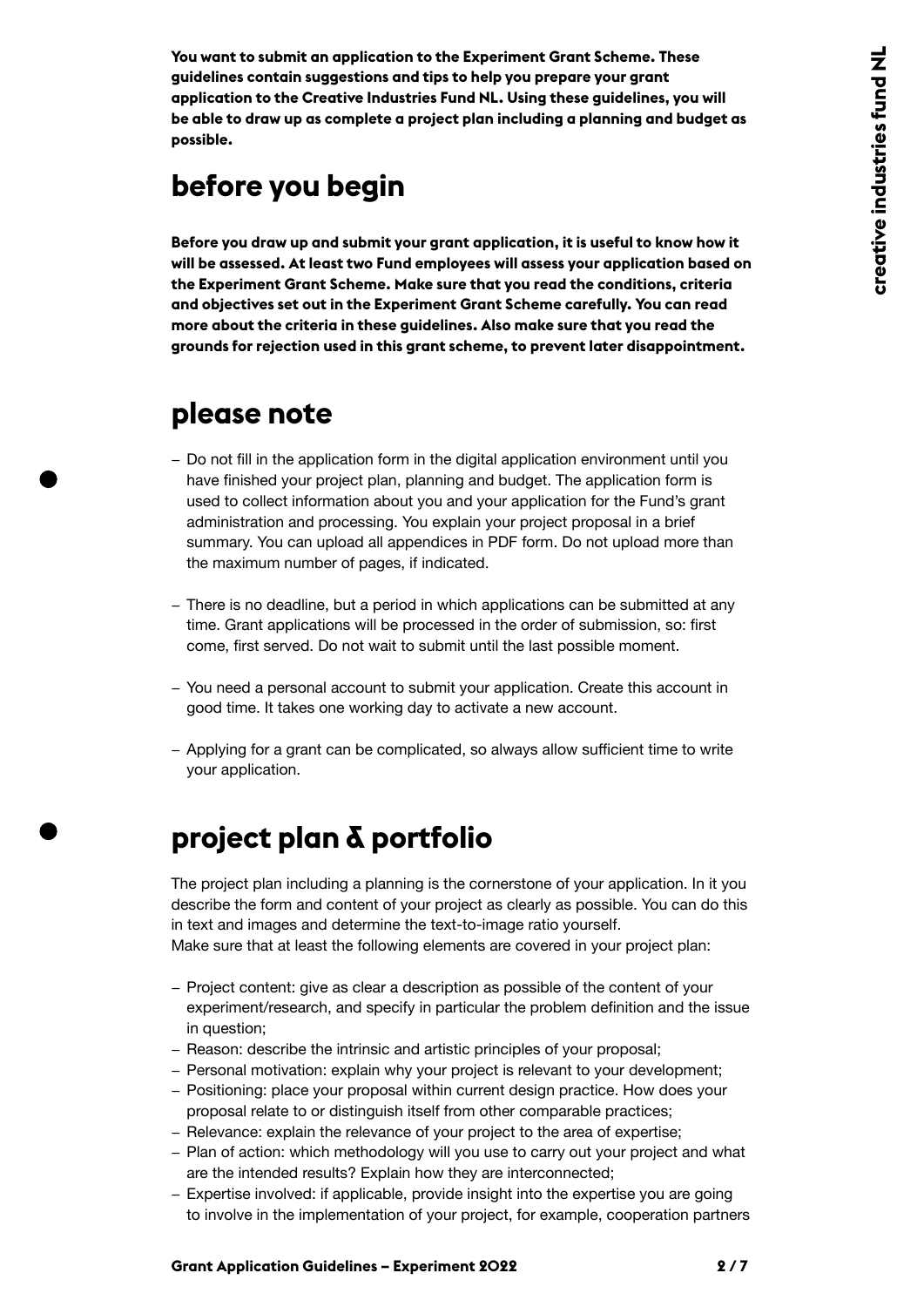or external experts. If applicable, provide insight into the role the (intended) cooperation partners/experts will play in the experiment/research by means of a collaboration agreement and/or letters of intent\*;

- − Portfolio: upload a portfolio with images of your most important work. It is not possible to add a link to an online portfolio. Your portfolio must not be more than ten pages (A4) long. The file (PDF) must not exceed 12 MB in size.
- − Planning: provide insight into the steps you are going to take to carry out your project and how long they will take.

**Please note:** The maximum project term should be no longer than 12 months. When drawing up the planning, keep in mind that the moment of awarding the grant is the commencement date of your project. You can take this to be six weeks from the closing date of the application round.

#### **\* workplaces and residences**

When applying for a workplace or residency, a letter of intent and/or collaboration agreement is important for the assessment. This can also be an email in which the partner agrees to collaborate and the substantive and financial agreements are described.

**Tip:** Try to avoid repetition of text fragments.

**Tip:** Where possible, add images to illustrate your project plan and clarify your research/experiment or add links to online videos. This could also be a short video in which you explain your project plan.

**Tip:** Do not upload more than the maximum number of pages, if indicated.

*Your project plan including planning must not be longer than six pages (A4). The file (PDF) must not exceed 8 MB in size.*

### **budget**

The budget provides a realistic picture of the estimated costs and income that are directly related to the implementation of your project. The specification of costs and income must enable the Fund to assess your underlying calculations and estimates. In order to draw up a good budget, it is important to take account of the following:

− The requested contribution and the total working budget should not exceed € 10,000. This includes any co-financing or use of your own resources and this therefore relates to the maximum project costs. Co-financing is not necessary under the Experiment Grant Scheme.

**Please note:** presentation costs can only be included in the budget if the form and setup of the presentation are part of the experiment, but not to make the results of the experiment accessible.

- − The small scale of the experiment or research must also be reflected in your finance plan. The costs for research hours, whether your own hours and those of other partners, and material costs must be in balance.
- − When drawing up a balanced budget and finance plan, apply the principles of the [Fair Practice Code](https://www.fairpracticecode.nl/nl/quickscan/ik-ben-opdrachtgever), so that everybody receives a fair grant. If you deviate from the Fair Practice Code, please indicate the reason for doing so;
- − State if your budget is inclusive or exclusive of VAT. This depends on whether or not you are subject to VAT (see below);
- − Draw up your budget in euros and in round figures.

In the attachment you will find a model budget and finance plan.

**Please note:** Whether or not you are subject to VAT depends on the activities you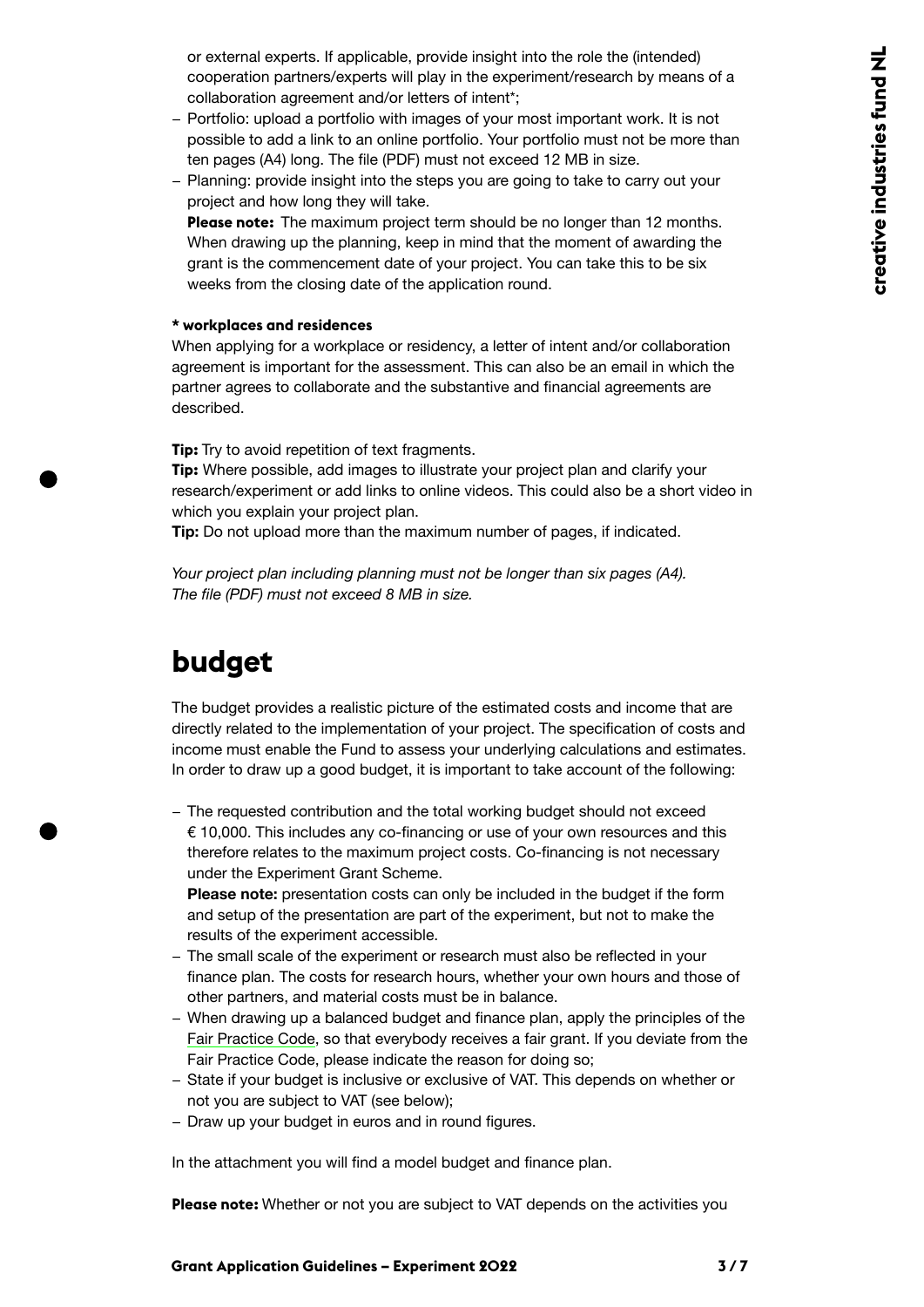carry out. If you are subject to VAT, then draw up your budget exclusive of VAT. You can reclaim the VAT included in your expenditure from the Belastingdienst (Dutch Tax and Customs Administration). If you cannot reclaim the VAT included in your expenditure from the Belastingdienst, this VAT is a component of the project costs and you should draw up the budget inclusive of VAT. If in doubt, consult your financial adviser or a tax inspector.

If your application is granted, the Fund will regard the amount of the grant awarded to you as a contribution to the costs of your project and not as a payment (charged with VAT) for a service provided to the Fund. If, at any time, it should transpire that you are nevertheless liable for VAT on the Fund's contribution, we will assume that this VAT is included in the amount of the grant awarded. In that case, any VAT charged on the contribution will be entirely borne by the applicant.

*Your budget must not be longer than two pages (A4). The file (PDF) must not exceed 4 MB in size.*

### **submitting the application**

You submit your grant application in the Fund's [application environment](https://aanvragen.stimuleringsfonds.nl/) which is where you fill in the application form. Part of this form is a summary of your project proposal. Make sure that the form including the summary can be read and understood independently. You can upload your project plan, planning and budget and any other appendices with your application form in the application environment.

An application consists of the following documents:

- − application form
- − project plan including a planning
- − budget and finance plan
- − portfolio with relevant visual material (maximum 10 pages)
- − CVs of those carrying out the project
- − extract from the Chamber of Commerce, no more than one year old
- − picture
- − letters of intent or collaboration agreements, optional
- − statement about the arrangements relating to intellectual property, optional

**Please note:** Applications can be submitted at any time within the period defined. Grant applications will be processed in the order of submission.

**Please note:** Create an account on time, as it takes one working day to activate a new applicant account.

**Tip:** We strongly advise you to submit your application before 17:00 hours as we can be reached during office hours if you need help should something go wrong.

#### **processing period**

You will receive a message with the result of your application, stating whether or not your application has been granted, no later than six weeks after you submit your application.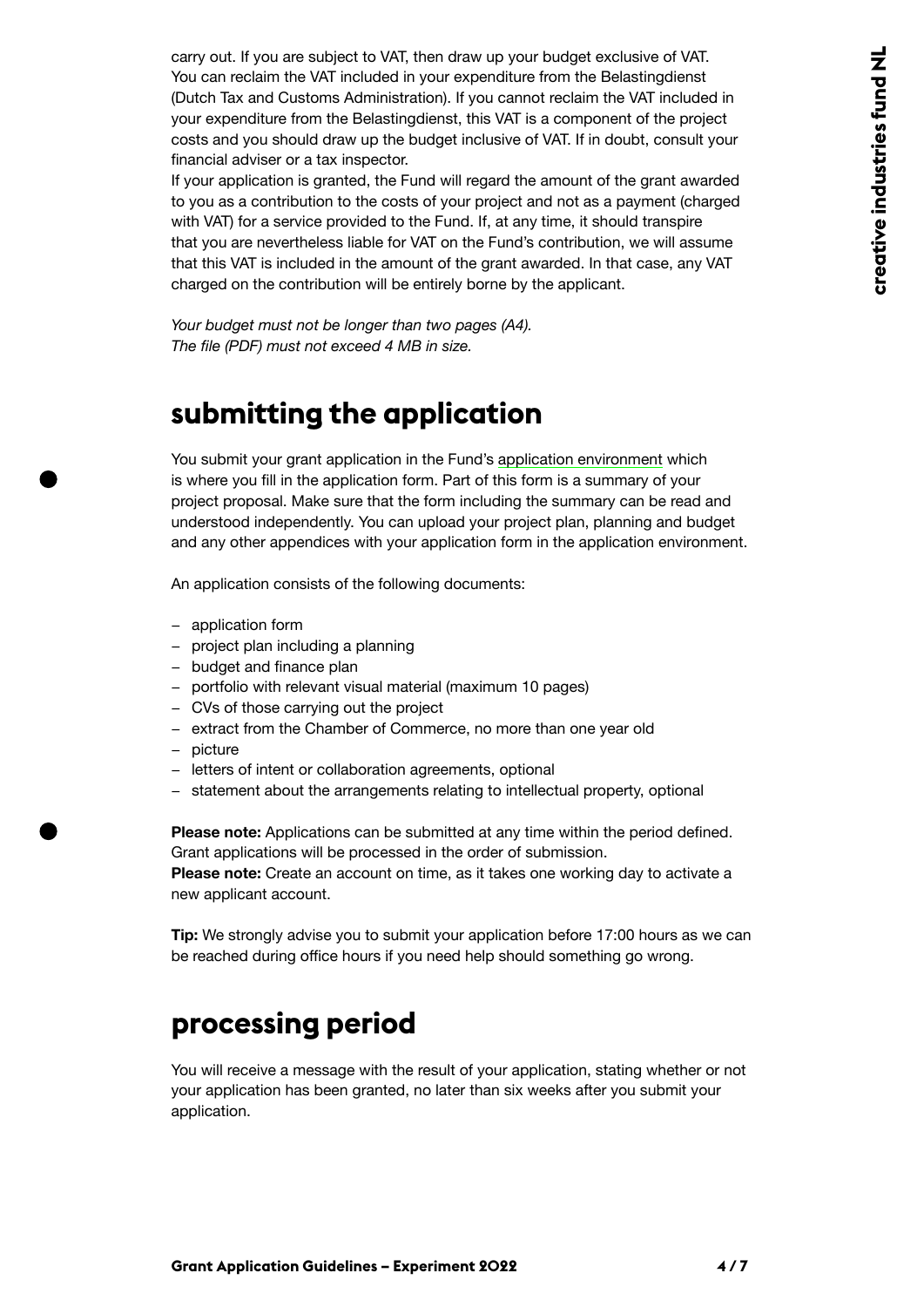### <span id="page-4-0"></span>**assessment procedure & criteria**

Your application is assessed internally on the basis of the Experiment Grant Scheme by at least two Fund employees who were not involved in the formal assessment. They process your application and give advice to the Fund's Board.

The assessment is made of the application form, your project plan, your portfolio and the appendices submitted on the basis of the Experiment Grant Scheme's criteria which are set out below:

#### **a. The artistic value of the project;**

Applying this criterion depends to a large extent on the context. The design challenges connected to the various disciplines/sub-disciplines, the circumstances in which the applicant works and the proposal's approach are all taken into account in the assessment.

When assessing the artistic value, the relationship between the project's form and substance is examined. What is the substantive objective or principle and how does this translate into research, a design challenge, form or another medium? If the application is submitted by one or more makers, an assessment is made of how the project fits in the personal practice or portfolio and of similar expressions within the genre or area of expertise.

#### **b. The expected significance of the experiment to the personal practice or the area of expertise;**

This criterion scrutinizes how the proposal is positioned with respect to existing knowledge within the area of expertise and the extent to which it adds value. Is the proposal a response to a well-known or current theme, or not? Does it ask any unexpected and relevant questions or discuss new perspectives? Does it question prevailing ways of thinking and doing or does it build on them? How and which course is taken to look for new knowledge and what are the expected results and insights?

#### **c. The degree to which the project is effective in its setup, methods and any expertise involved;**

The more practical side of executing the project is examined here. To what extent do the objective and set up accord with each other and what are the target groups on which the proposal focuses? In this regard an examination is also made of the clarity of the approach, the effectiveness of the selected method and whether the expertise engaged to carry out the project will lead to innovative results.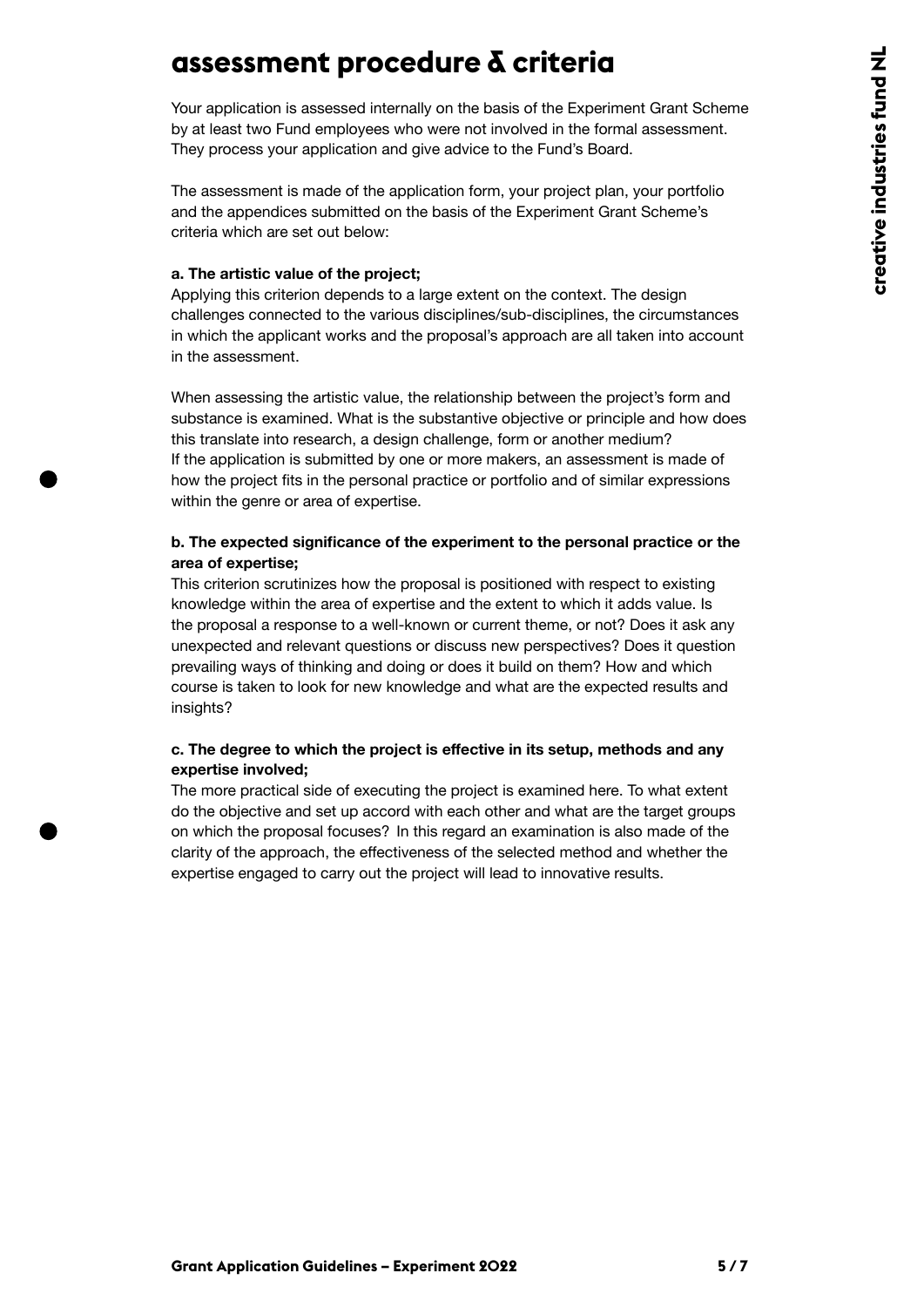# <span id="page-5-0"></span>**appendix model budget and finance plan**

#### **Specified overview of project costs**

In this overview, you provide a specification of the costs that are directly related to carrying out the project, for each part of the project:

- − You budget personnel costs on the basis of hours x rate. The Fund contributes a maximum of  $\epsilon$  75 excl. VAT to the hourly rate of the applicant and any equivalent cooperation partner. Break down the costs by activity and state the name of the person carrying out the work. If you deviate from the Fair Practice Code, please indicate the reason for doing so.
- − For material expenses, make a breakdown by the type of cost. For example, costs of materials, travel and accommodation expenses, transport costs and, only if the presentation is part of the experiment, presentation costs and project-specific publicity costs (communication and pr) and/or costs of permits. Acquisition of items, materials or equipment that will have a value after the end of a project is not permitted.

| <b>Budget</b>                   |               |             |      |                                  |                                |                              |         |  |
|---------------------------------|---------------|-------------|------|----------------------------------|--------------------------------|------------------------------|---------|--|
| <b>Personnel</b><br>expenditure | <b>Number</b> | <b>Hour</b> | Rate | <b>Total</b><br><b>Excl. VAT</b> | <b>Including</b><br><b>VAT</b> | Implementer/<br>co-financier | Paid by |  |
| Activity 1                      |               |             |      | €                                |                                |                              |         |  |
| Activity 2                      |               |             |      | €                                |                                |                              |         |  |
| Activity 3                      |               |             |      | €                                |                                |                              |         |  |
| <b>Material</b><br>expenses     | <b>Number</b> | <b>Unit</b> | Rate | <b>Total</b>                     | <b>Including</b><br><b>VAT</b> | Implementer/<br>co-financier | Paid by |  |
| Locations                       |               |             |      | €                                |                                |                              |         |  |
| <b>Materials</b>                |               |             |      | €                                |                                |                              |         |  |
| Travel                          |               |             |      | €                                |                                |                              |         |  |
| Accommodation                   |               |             |      | €                                |                                |                              |         |  |
| <b>Total project costs</b>      |               |             | €    |                                  |                                |                              |         |  |

**Please note:** In general, budget items of € 2,500 and above must be specified.

− An application for unforeseen costs is not permitted.

#### **Specified overview of income**

In this overview, you indicate how the project costs are to be financed. Also indicate the current status of income when you apply. Co-financing is not necessary under the Experiment Grant Scheme. Please take into account the fact that the total project costs should not exceed  $\epsilon$  10,000 - this amount can be applied for in full. Should you want to include co-financing in your finance plan after all, please make a distinction between your own contributions, contributions from private sources and contributions from public sources.

− Your own contributions: the applicant's own investment in the project (financial and/or in hours), if any;